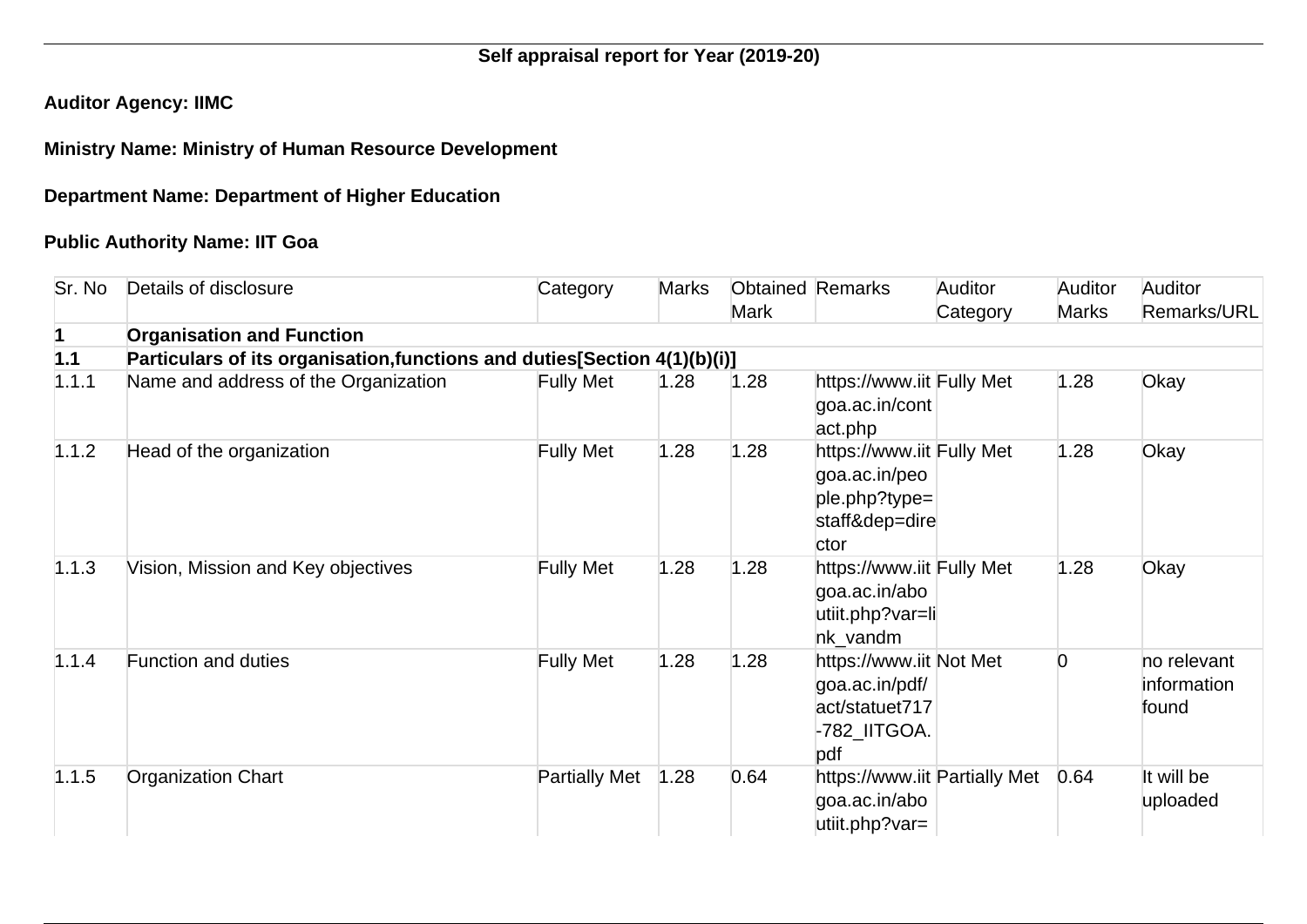| Sr. No | Details of disclosure                                                                                                                                                                                 | Category         | <b>Marks</b> | <b>Obtained Remarks</b> |                                                                                       | Auditor          | Auditor      | Auditor     |
|--------|-------------------------------------------------------------------------------------------------------------------------------------------------------------------------------------------------------|------------------|--------------|-------------------------|---------------------------------------------------------------------------------------|------------------|--------------|-------------|
|        |                                                                                                                                                                                                       |                  |              | <b>Mark</b>             |                                                                                       | Category         | <b>Marks</b> | Remarks/URL |
|        |                                                                                                                                                                                                       |                  |              |                         | annual                                                                                |                  |              |             |
| 1.1.6  | Any other details-the genesis, inception,<br>formation of the department and the HoDs from<br>time to time as well as the committees/<br>Commissions constituted from time to time have<br>been dealt | <b>Fully Met</b> | 1.28         | 1.28                    | https://www.iit Fully Met<br>goa.ac.in/adm<br>in.php?pg=icc<br>&&var=memb<br>er       |                  | 1.28         | Okay        |
| 1.2    | Power and duties of its officers and employees[Section 4(1) (b)(ii)]                                                                                                                                  |                  |              |                         |                                                                                       |                  |              |             |
| 1.2.1  | Powers and duties of officers (administrative,<br>financial and judicial)                                                                                                                             | <b>Fully Met</b> | 1.54         | 1.54                    | https://www.iit Fully Met<br>goa.ac.in/pdf/<br>act/statuet717<br>-782_IITGOA.<br>pdf  |                  | 1.54         | Okay        |
| 1.2.2  | Power and duties of other employees                                                                                                                                                                   | <b>Fully Met</b> | 1.54         | 1.54                    | https://www.iit Fully Met<br>goa.ac.in/abo<br>utiit.php?var=<br>annual                |                  | 1.54         | Okay        |
| 1.2.3  | Rules/ orders under which powers and duty are<br>derived and                                                                                                                                          | <b>Fully Met</b> | 1.54         | 1.54                    | https://www.iit Fully Met<br>goa.ac.in/pdf/<br>act/statuet717<br>-782_IITGOA.<br>pdf  |                  | 1.54         | Okay        |
| 1.2.4  | Exercised                                                                                                                                                                                             | <b>Fully Met</b> | 1.54         | 1.54                    | yes                                                                                   | <b>Fully Met</b> | 1.54         | Okay        |
| 1.2.5  | Work allocation                                                                                                                                                                                       | <b>Fully Met</b> | 1.54         | 1.54                    | https://www.iit Fully Met<br>goa.ac.in/peo<br>ple.php?type=<br>staff&dep=dire<br>ctor |                  | 1.54         | Okay        |
| 1.3    | Procedure followed in decision making process [Section 4(1)(b)(iii)]                                                                                                                                  |                  |              |                         |                                                                                       |                  |              |             |
| 1.3.1  | Process of decision making Identify key decision Fully Met<br>making points                                                                                                                           |                  | 1.54         | 1.54                    | https://www.iit Fully Met<br>goa.ac.in/pdf/<br>act/statuet717<br>-782_IITGOA.         |                  | 1.54         | Okay        |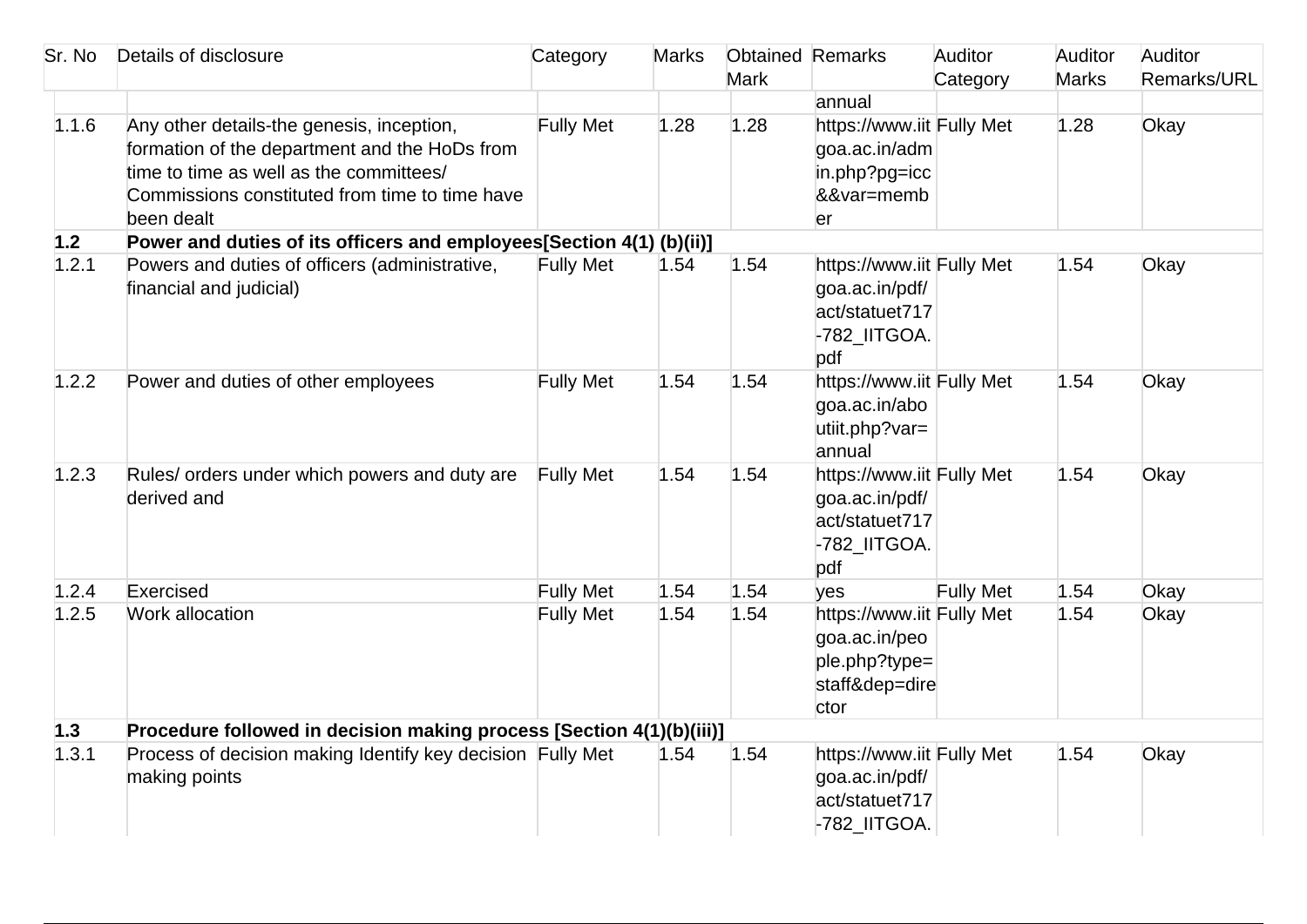| Sr. No | Details of disclosure                                 | Category             | <b>Marks</b> | <b>Obtained Remarks</b> |                                                                                      | Auditor              | Auditor      | Auditor     |
|--------|-------------------------------------------------------|----------------------|--------------|-------------------------|--------------------------------------------------------------------------------------|----------------------|--------------|-------------|
|        |                                                       |                      |              | <b>Mark</b>             |                                                                                      | Category             | <b>Marks</b> | Remarks/URL |
|        |                                                       |                      |              |                         | pdf                                                                                  |                      |              |             |
| 1.3.2  | Final decision making authority                       | <b>Fully Met</b>     | 1.54         | 1.54                    | https://www.iit Fully Met<br>goa.ac.in/pdf/<br>act/statuet717<br>-782_IITGOA.<br>pdf |                      | 1.54         | Okay        |
| 1.3.3  | Related provisions, acts, rules etc.                  | <b>Fully Met</b>     | 1.54         | 1.54                    | https://www.iit Fully Met<br>goa.ac.in/pdf/<br>act/statuet717<br>-782_IITGOA.<br>pdf |                      | 1.54         | Okay        |
| 1.3.4  | Time limit for taking a decisions, if any             | <b>Partially Met</b> | 1.54         | 0.77                    | As per Gol<br>norms                                                                  | <b>Partially Met</b> | 0.77         | Okay        |
| 1.3.5  | Channel of supervision and accountability             | <b>Fully Met</b>     | 1.54         | 1.54                    | As per Gol<br>horms                                                                  | <b>Fully Met</b>     | 1.54         | Okay        |
| 1.4    | Norms for discharge of functions[Section 4(1)(b)(iv)] |                      |              |                         |                                                                                      |                      |              |             |
| 1.4.1  | Nature of functions/ services offered                 | <b>Fully Met</b>     | 1.54         | 1.54                    | Institute of<br>importance<br>under MHRD                                             | <b>Fully Met</b>     | 1.54         | Okay        |
| 1.4.2  | Norms/ standards for functions/ service delivery      | <b>Fully Met</b>     | 1.54         | 1.54                    | https://www.iit Fully Met<br>goa.ac.in/pdf/<br>act/statuet717<br>-782_IITGOA.<br>pdf |                      | 1.54         | Okay        |
| 1.4.3  | Process by which these services can be<br>accessed    | <b>Fully Met</b>     | 1.54         | 1.54                    | As per<br>Institute rule                                                             | <b>Fully Met</b>     | 1.54         | Okay        |
| 1.4.4  | Time-limit for achieving the targets                  | <b>Fully Met</b>     | 1.54         | 1.54                    | As per time<br>framed by the<br>Govt                                                 | <b>Fully Met</b>     | 1.54         | Okay        |
| 1.4.5  | Process of redress of grievances                      | <b>Fully Met</b>     | 1.54         | 1.54                    | https://www.iit Fully Met<br>goa.ac.in/adm<br>in.php?pg=co                           |                      | 1.54         | Okay        |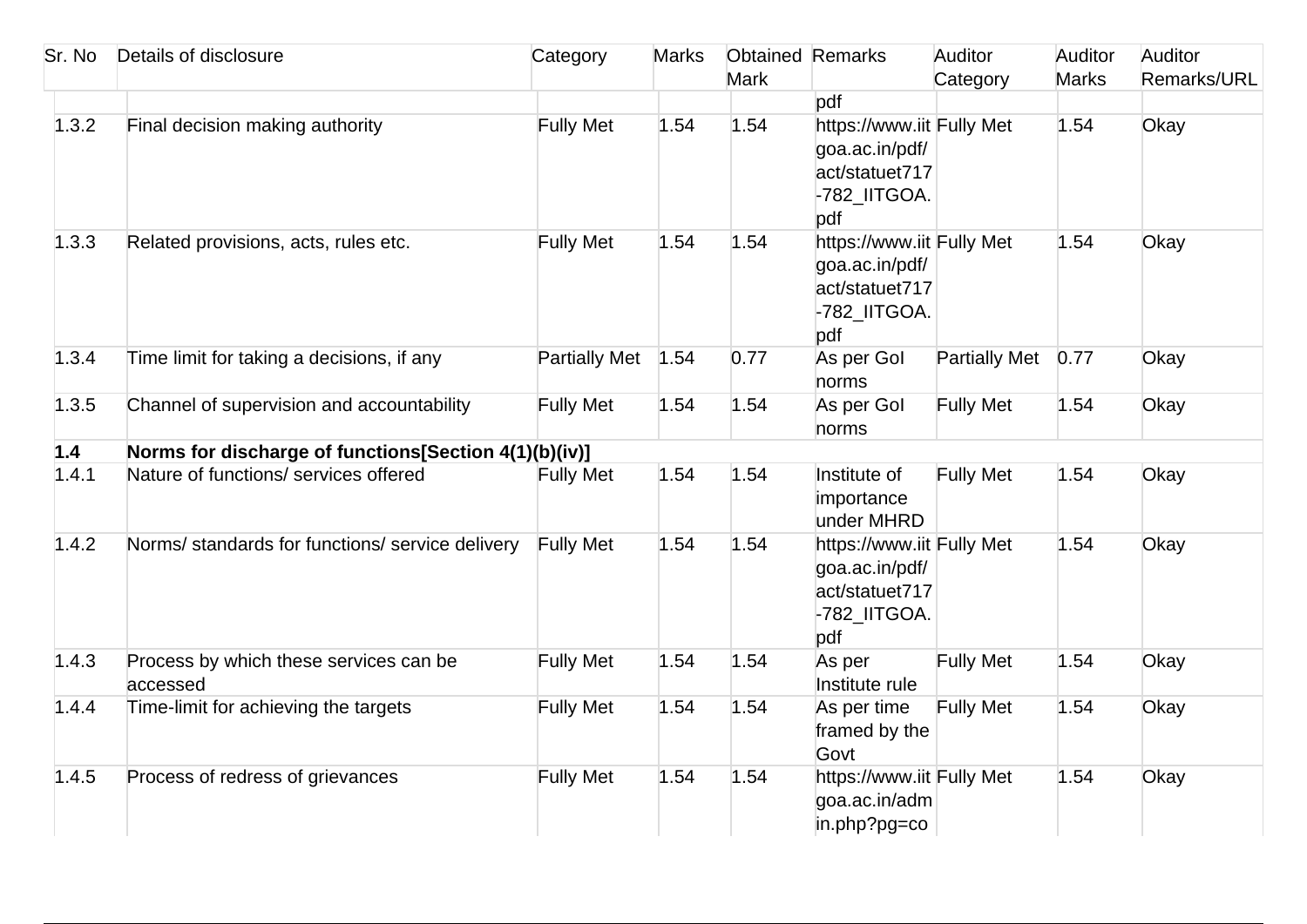| Sr. No | Details of disclosure                                                                                             | Category             | <b>Marks</b> | <b>Obtained Remarks</b> |                                                                                      | Auditor          | Auditor        | Auditor                                     |
|--------|-------------------------------------------------------------------------------------------------------------------|----------------------|--------------|-------------------------|--------------------------------------------------------------------------------------|------------------|----------------|---------------------------------------------|
|        |                                                                                                                   |                      |              | <b>Mark</b>             |                                                                                      | Category         | <b>Marks</b>   | Remarks/URL                                 |
|        |                                                                                                                   |                      |              |                         | mplaint                                                                              |                  |                |                                             |
| 1.5    | Rules, regulations, instructions manual and records for discharging functions[Section 4(1)(b)(v)]                 |                      |              |                         |                                                                                      |                  |                |                                             |
| 1.5.1  | Title and nature of the record/ manual<br>/instruction.                                                           | <b>Fully Met</b>     | 1.92         | 1.92                    | https://www.iit Fully Met<br>goa.ac.in/pdf/<br>act/statuet717<br>-782_IITGOA.<br>pdf |                  | 1.92           | Okay                                        |
| 1.5.2  | List of Rules, regulations, instructions manuals<br>and records.                                                  | <b>Fully Met</b>     | 1.92         | 1.92                    | https://www.iit Fully Met<br>goa.ac.in/pdf/<br>act/statuet717<br>-782_IITGOA.<br>pdf |                  | 1.92           | Okay                                        |
| 1.5.3  | Acts/ Rules manuals etc.                                                                                          | <b>Fully Met</b>     | 1.92         | 1.92                    | https://www.iit Fully Met<br>goa.ac.in/pdf/<br>act/statuet717<br>-782_IITGOA.<br>pdf |                  | 1.92           | Okay                                        |
| 1.5.4  | Transfer policy and transfer orders                                                                               | <b>Partially Met</b> | 1.92         | 0.96                    | No transfer<br>policy at IITs                                                        | Not Met          | $\overline{0}$ | It should be<br>uploaded on<br>the website. |
| 1.6    | Categories of documents held by the authority under its control[Section 4(1)(b) (vi)]                             |                      |              |                         |                                                                                      |                  |                |                                             |
| 1.6.1  | Categories of documents                                                                                           | <b>Fully Met</b>     | 3.85         | 3.85                    | Academic                                                                             | <b>Fully Met</b> | 3.85           | Okay                                        |
| 1.6.2  | Custodian of documents/categories                                                                                 | <b>Fully Met</b>     | 3.85         | 3.85                    | Dean AP/SA<br>and Registrar                                                          | <b>Fully Met</b> | 3.85           | Okay                                        |
| 1.7    | Boards, Councils, Committees and other Bodies constituted as part of the Public Authority [Section 4(1)(b)(viii)] |                      |              |                         |                                                                                      |                  |                |                                             |
| 1.7.1  | Name of Boards, Council, Committee etc.                                                                           | <b>Fully Met</b>     | 0.96         | 0.96                    | https://www.iit Fully Met<br>goa.ac.in/abo<br>utiit.php?var=<br>gov_board            |                  | 0.96           | Okay                                        |
| 1.7.2  | Composition                                                                                                       | <b>Fully Met</b>     | 0.96         | 0.96                    | https://www.iit Fully Met<br>goa.ac.in/abo<br>utiit.php?var=                         |                  | 0.96           | Okay                                        |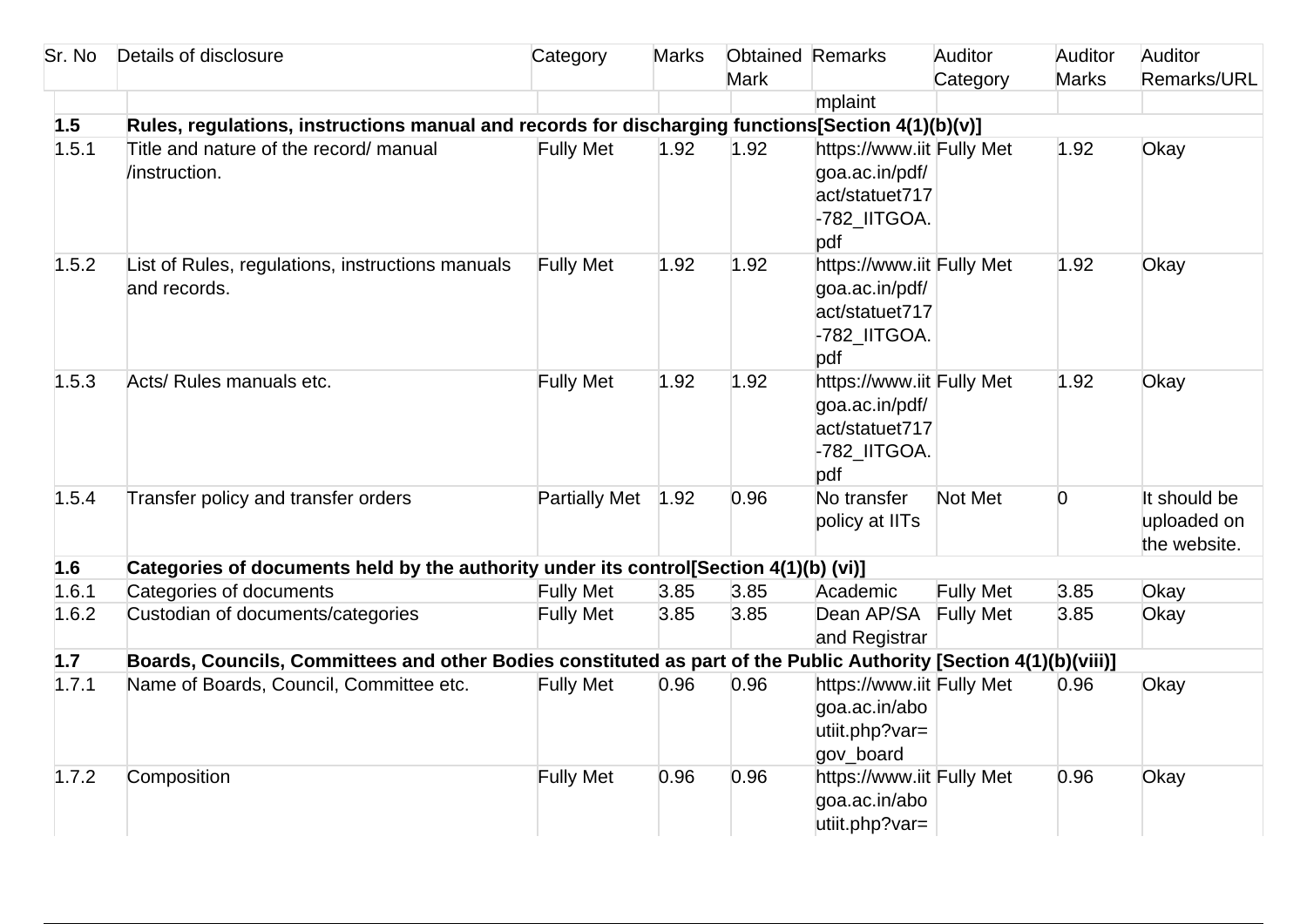| Sr. No | Details of disclosure                                                                                        | Category             | <b>Marks</b> | <b>Obtained Remarks</b> |                                                                                      | Auditor              | Auditor        | Auditor                                     |
|--------|--------------------------------------------------------------------------------------------------------------|----------------------|--------------|-------------------------|--------------------------------------------------------------------------------------|----------------------|----------------|---------------------------------------------|
|        |                                                                                                              |                      |              | <b>Mark</b>             |                                                                                      | Category             | <b>Marks</b>   | <b>Remarks/URL</b>                          |
|        |                                                                                                              |                      |              |                         | gov_board                                                                            |                      |                |                                             |
| 1.7.3  | Dates from which constituted                                                                                 | <b>Partially Met</b> | 0.96         | 0.48                    | As per the<br>tenure                                                                 | <b>Partially Met</b> | 0.48           | Okay                                        |
| 1.7.4  | Term/Tenure                                                                                                  | <b>Fully Met</b>     | 0.96         | 0.96                    | As per the<br><b>Statutes</b>                                                        | <b>Fully Met</b>     | 0.96           | Okay                                        |
| 1.7.5  | Powers and functions                                                                                         | <b>Fully Met</b>     | 0.96         | 0.96                    | https://www.iit Fully Met<br>goa.ac.in/pdf/<br>act/statuet717<br>-782_IITGOA.<br>pdf |                      | 0.96           | Okay                                        |
| 1.7.6  | Whether their meetings are open to the public?                                                               | <b>Partially Met</b> | 0.96         | 0.48                    | <b>No</b>                                                                            | <b>Partially Met</b> | 0.48           | Okay                                        |
| 1.7.7  | Whether the minutes of the meetings are open to Partially Met<br>the public?                                 |                      | 0.96         | 0.48                    | Not yet                                                                              | <b>Partially Met</b> | 0.48           | Okay                                        |
| 1.7.8  | Place where the minutes if open to the public are Not Met<br>available?                                      |                      | 0.96         | $\overline{0}$          | empty                                                                                | Not Met              | $\overline{0}$ | Okay                                        |
| 1.8    | Directory of officers and employees[Section 4(1) (b) (ix)]                                                   |                      |              |                         |                                                                                      |                      |                |                                             |
| 1.8.1  | Name and designation                                                                                         | <b>Fully Met</b>     | 3.85         | 3.85                    | https://www.iit Fully Met<br>goa.ac.in/cont<br>act.php                               |                      | 3.85           | Okay                                        |
| 1.8.2  | Telephone, fax and email ID                                                                                  | <b>Fully Met</b>     | 3.85         | 3.85                    | https://www.iit Fully Met<br>goa.ac.in/cont<br>act.php                               |                      | 3.85           | Okay                                        |
| 1.9    | Monthly Remuneration received by officers & employees including system of compensation[Section 4(1) (b) (x)] |                      |              |                         |                                                                                      |                      |                |                                             |
| 1.9.1  | List of employees with Gross monthly<br>remuneration                                                         | Partially Met 3.85   |              | 1.93                    | <b>Not</b><br>maintained<br>yet. New<br>Institute                                    | Not Met              | $\overline{0}$ | Either it will be<br>fuly met or not<br>met |
| 1.9.2  | System of compensation as provided in its<br>regulations                                                     | Partially Met 3.85   |              | 1.93                    | New Institute Not Met                                                                |                      | $\overline{0}$ | Either it will be<br>fuly met or not<br>met |
| 1.10   | Name, designation and other particulars of public information officers[Section 4(1) (b) (xvi)]               |                      |              |                         |                                                                                      |                      |                |                                             |
| 1.10.1 | Name and designation of the public information Fully Met                                                     |                      | 3.85         | 3.85                    | https://www.iit Fully Met                                                            |                      | 3.85           | Okay                                        |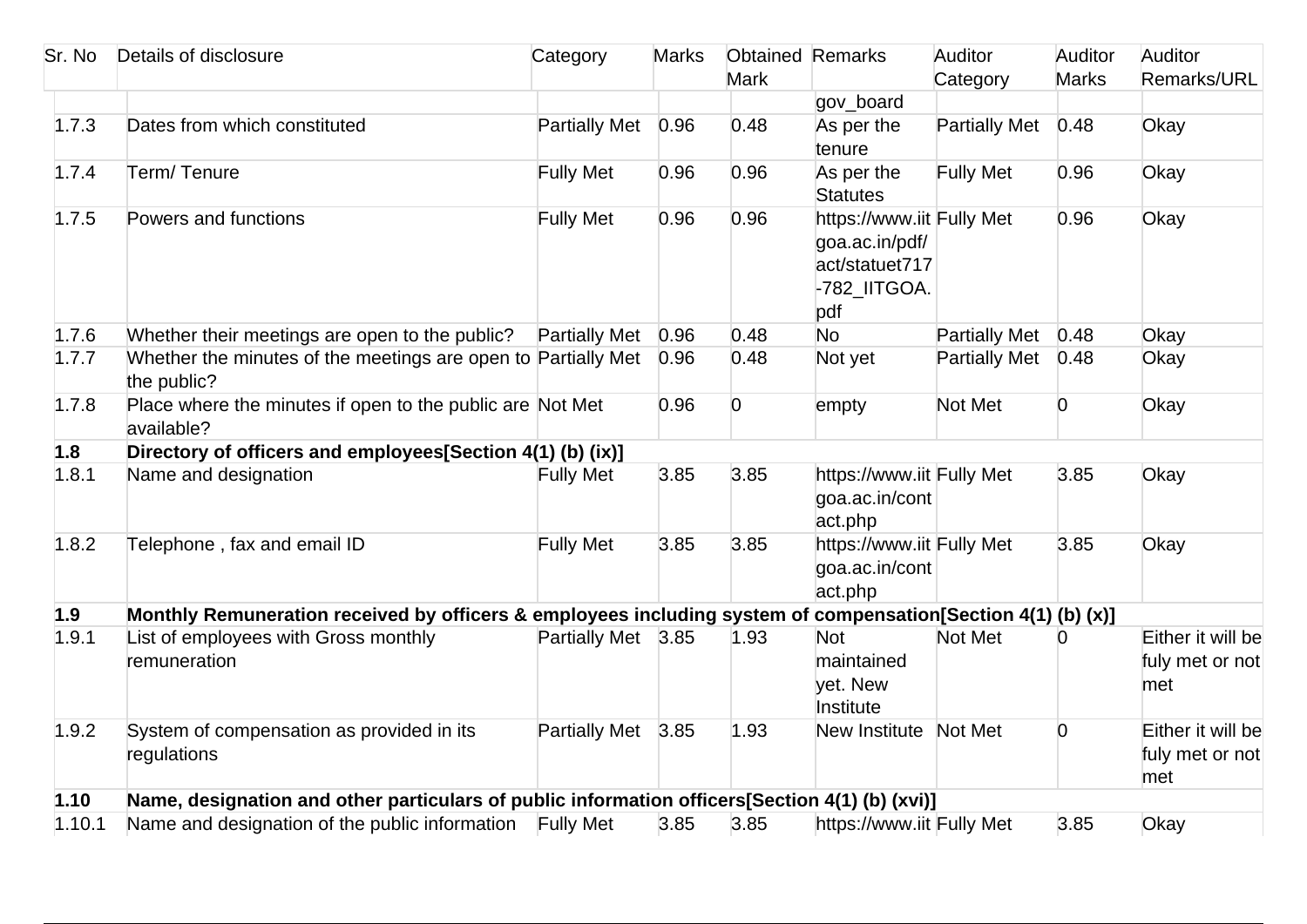| Sr. No         | Details of disclosure                                                                    | Category                    | <b>Marks</b> | <b>Obtained Remarks</b> |                           | Auditor                     | Auditor        | Auditor         |
|----------------|------------------------------------------------------------------------------------------|-----------------------------|--------------|-------------------------|---------------------------|-----------------------------|----------------|-----------------|
|                |                                                                                          |                             |              | <b>Mark</b>             |                           | Category                    | <b>Marks</b>   | Remarks/URL     |
|                | officer (PIO), Assistant Public Information officer                                      |                             |              |                         | goa.ac.in/abo             |                             |                |                 |
|                | (APIO) & Appellate Authority                                                             |                             |              |                         | utiit.php?var=r           |                             |                |                 |
|                |                                                                                          |                             |              |                         |                           |                             |                |                 |
| 1.10.2         | Address, telephone numbers and email ID of                                               | <b>Fully Met</b>            | 3.85         | 3.85                    | https://www.iit Fully Met |                             | 3.85           | Okay            |
|                | each designated official.                                                                |                             |              |                         | goa.ac.in/abo             |                             |                |                 |
|                |                                                                                          |                             |              |                         | utiit.php?var=r           |                             |                |                 |
|                |                                                                                          |                             |              |                         |                           |                             |                |                 |
| 1.11           | No. Of employees against whom Disciplinary action has been proposed/ taken(Section 4(2)) |                             |              |                         |                           |                             |                |                 |
| 1.11.1         | No. of employees against whom disciplinary                                               | Partially Met 3.85          |              | 1.93                    | No such case Not Met      |                             | $\overline{0}$ | If its no such  |
|                | action has been (i) Pending for Minor penalty or                                         |                             |              |                         | so far                    |                             |                | case so far     |
|                | major penalty proceedings                                                                |                             |              |                         |                           |                             |                | then it will be |
|                |                                                                                          |                             |              |                         |                           |                             |                | fully met or    |
|                |                                                                                          |                             |              |                         |                           |                             |                | not met.        |
| 1.11.2         | (ii) Finalised for Minor penalty or major penalty                                        | Partially Met 3.85          |              | 1.93                    | No such case Not Met      |                             | $\overline{0}$ | If its no such  |
|                | proceedings                                                                              |                             |              |                         | so far                    |                             |                | case so far     |
|                |                                                                                          |                             |              |                         |                           |                             |                | then it will be |
|                |                                                                                          |                             |              |                         |                           |                             |                | fully met or    |
|                |                                                                                          |                             |              |                         |                           |                             |                | not met.        |
| 1.12           | Programmes to advance understanding of RTI(Section 26)                                   |                             |              |                         |                           |                             |                |                 |
| 1.12.1         | Educational programmes                                                                   | <b>Fully Met</b>            | 1.92         | 1.92                    | In house                  | <b>Fully Met</b>            | 1.92           | Okay            |
|                |                                                                                          |                             |              |                         | training to all           |                             |                |                 |
|                |                                                                                          |                             |              |                         | employees                 |                             |                |                 |
| 1.12.2         | Efforts to encourage public authority to participate Fully Met                           |                             | 1.92         | 1.92                    | yes                       | <b>Fully Met</b>            | 1.92           | Okay            |
|                | in these programmes                                                                      |                             |              |                         |                           |                             |                |                 |
| 1.12.3         | Training of CPIO/APIO                                                                    | <b>Fully Met</b>            | 1.92         | 1.92                    | yes                       | <b>Fully Met</b>            | 1.92           | Okay            |
| 1.12.4         | Update & publish guidelines on RTI by the Public Partially Met                           |                             | 1.92         | 0.96                    | New Institute Fully Met   |                             | 1.92           | Okay            |
|                | Authorities concerned                                                                    |                             |              |                         |                           |                             |                |                 |
| 1.13           | Transfer policy and transfer orders[F No. 1/6/2011- IR dt. 15.4.2013]                    |                             |              |                         |                           |                             |                |                 |
| 1.13.1         | Transfer Policy And Transfer Orders[F No.                                                | Not Applicable <sub>0</sub> |              | $\overline{0}$          | empty                     | Not Applicable <sub>0</sub> |                | Okay            |
|                | 1/6/2011- IR Dt. 15.4.2013]                                                              |                             |              |                         |                           |                             |                |                 |
| <b>Total</b>   |                                                                                          |                             | 92           | 79                      |                           |                             | 70             |                 |
| $\overline{2}$ | <b>Budget and Programme</b>                                                              |                             |              |                         |                           |                             |                |                 |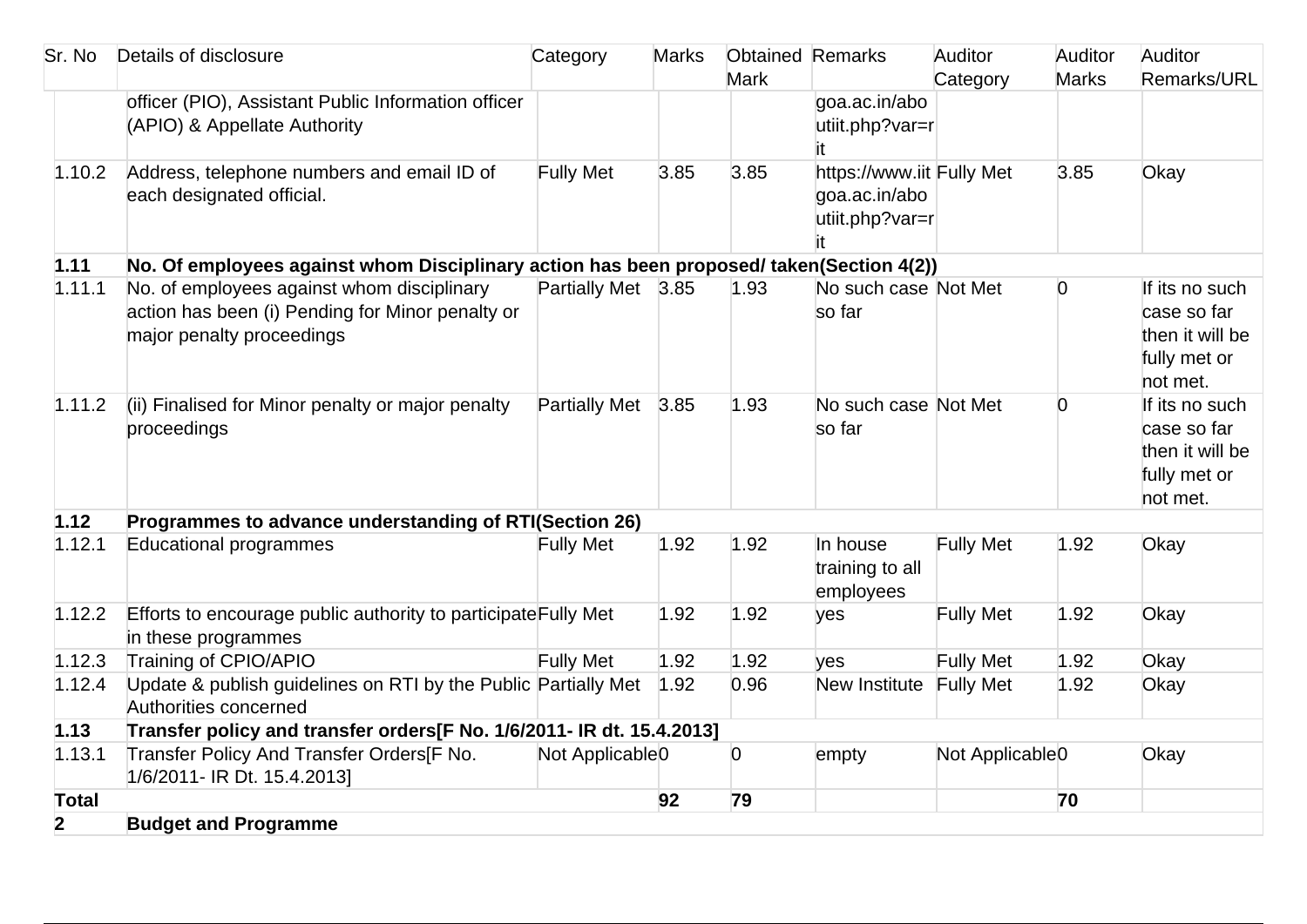| Sr. No | Details of disclosure                                                                                                                                                                                                                                 | Category             | <b>Marks</b> | <b>Obtained Remarks</b><br><b>Mark</b> |                                                     | Auditor<br>Category  | Auditor<br><b>Marks</b> | Auditor<br>Remarks/URL                                     |
|--------|-------------------------------------------------------------------------------------------------------------------------------------------------------------------------------------------------------------------------------------------------------|----------------------|--------------|----------------------------------------|-----------------------------------------------------|----------------------|-------------------------|------------------------------------------------------------|
| 2.1    | Budget allocated to each agency including all plans, proposed expenditure and reports on disbursements made etc.[Section<br>4(1)(b)(xi)]                                                                                                              |                      |              |                                        |                                                     |                      |                         |                                                            |
| 2.1.1  | Total Budget for the public authority                                                                                                                                                                                                                 | <b>Fully Met</b>     | 10           | 10.00                                  | New Institute Fully Met                             |                      | 10.00                   | https://www.iit<br>goa.ac.in/abo<br>utiit.php?var=r        |
| 2.1.2  | Budget for each agency and plan & programmes Fully Met                                                                                                                                                                                                |                      | 10           | 10.00                                  | New Institute Fully Met                             |                      | 10.00                   | https://www.iit<br>goa.ac.in/abo<br>utiit.php?var=r        |
| 2.1.3  | Proposed expenditures                                                                                                                                                                                                                                 | <b>Fully Met</b>     | 10           | 10.00                                  | New Institute Fully Met                             |                      | 10.00                   | https://www.iit<br>goa.ac.in/abo<br>utiit.php?var=r<br>it. |
| 2.1.4  | Revised budget for each agency, if any                                                                                                                                                                                                                | <b>Fully Met</b>     | 10           | 10.00                                  | New Institute Fully Met                             |                      | 10.00                   | https://www.iit<br>goa.ac.in/abo<br>utiit.php?var=r        |
| 2.1.5  | Report on disbursements made and place where Fully Met<br>the related reports are available                                                                                                                                                           |                      | 10           | 10.00                                  | Registrar of<br>the Institute                       | <b>Fully Met</b>     | 10.00                   | https://www.iit<br>goa.ac.in/abo<br>utiit.php?var=r<br>it  |
| 2.2    | Foreign and domestic tours(F.No. 1/8/2012- IR dt. 11.9.2012)                                                                                                                                                                                          |                      |              |                                        |                                                     |                      |                         |                                                            |
| 2.2.1  | <b>Budget</b>                                                                                                                                                                                                                                         | <b>Partially Met</b> | 16.67        | 8.34                                   | Institute or<br>R&D Fund                            | <b>Partially Met</b> | 8.34                    | https://www.iit<br>goa.ac.in/abo<br>utiit.php?var=r        |
| 2.2.2  | Foreign and domestic Tours by ministries and<br>officials of the rank of Joint Secretary to the<br>Government and above, as well as the heads of<br>the Department.- (a) Places visited, (b) The<br>period of visit, (c) The number of members in the | <b>Partially Met</b> | 16.67        | 8.34                                   | Maintained<br>byt not<br>uploaded in<br>the website | <b>Partially Met</b> | 8.34                    | https://www.iit<br>goa.ac.in/abo<br>utiit.php?var=r        |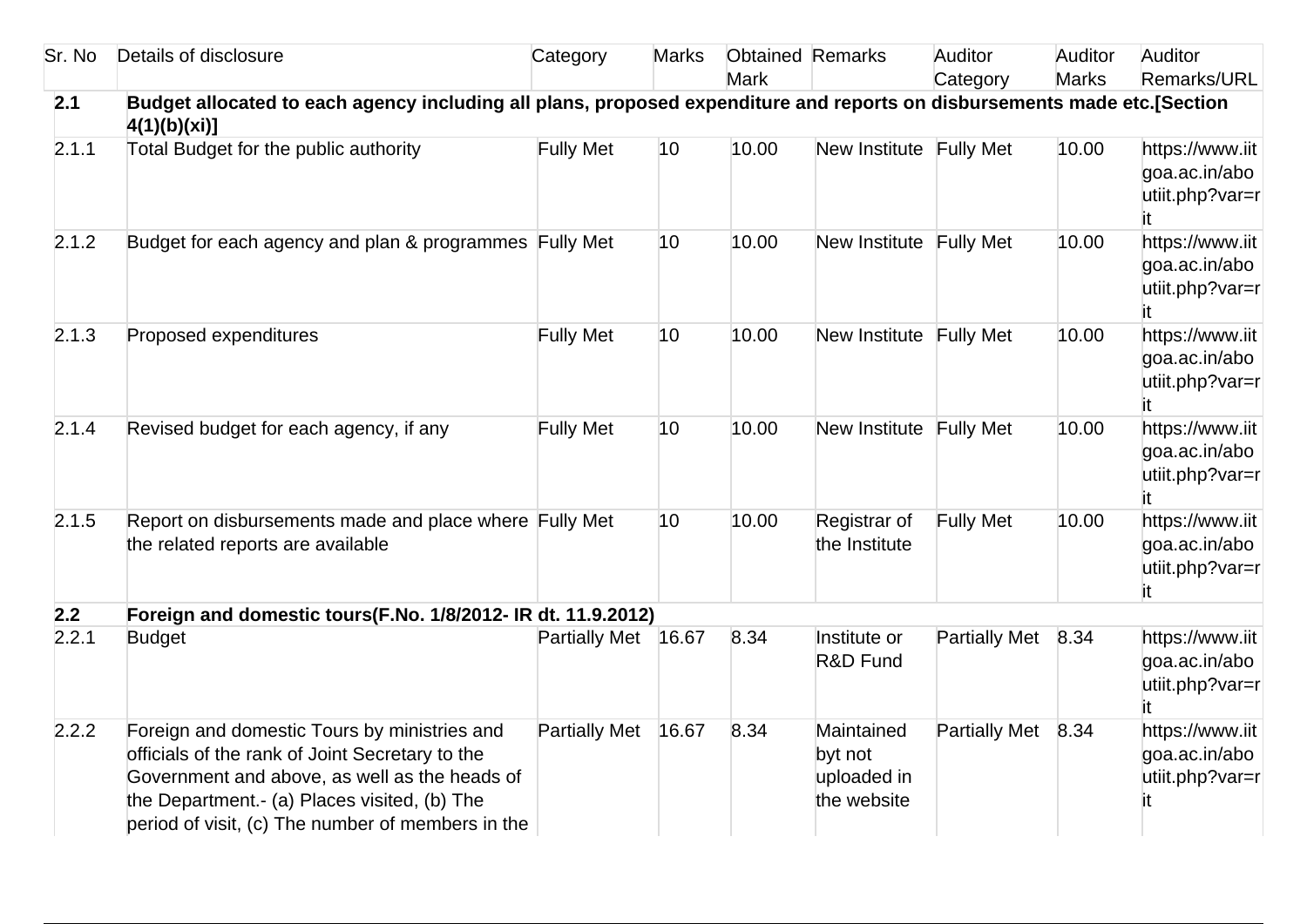| Sr. No | Details of disclosure                                                                                                                                                                                                                                                                                                                                                                                                    | Category         | <b>Marks</b> | <b>Obtained Remarks</b><br><b>Mark</b> |                                                                         | Auditor<br>Category | Auditor<br><b>Marks</b> | Auditor<br>Remarks/URL                              |
|--------|--------------------------------------------------------------------------------------------------------------------------------------------------------------------------------------------------------------------------------------------------------------------------------------------------------------------------------------------------------------------------------------------------------------------------|------------------|--------------|----------------------------------------|-------------------------------------------------------------------------|---------------------|-------------------------|-----------------------------------------------------|
|        | official delegation, (d) Expenditure on the visit                                                                                                                                                                                                                                                                                                                                                                        |                  |              |                                        |                                                                         |                     |                         |                                                     |
| 2.2.3  | Information related to procurements- (a)<br>Notice/tender enquires, and corrigenda if any<br>thereon, (b) Details of the bids awarded<br>comprising the names of the suppliers of goods/<br>services being procured, (c) The works contracts<br>concluded $-$ in any such combination of the<br>above-and, (d) The rate/ rates and the total<br>amount at which such procurement or works<br>contract is to be executed. | <b>Fully Met</b> | 16.67        | 16.67                                  | https://www.iit Fully Met<br>goa.ac.in/ano<br>unce.php?typ<br>e=tenders |                     | 16.67                   | https://www.iit<br>goa.ac.in/abo<br>utiit.php?var=r |
| 2.3    | Manner of execution of subsidy programme [Section 4(i)(b)(xii)]                                                                                                                                                                                                                                                                                                                                                          |                  |              |                                        |                                                                         |                     |                         |                                                     |
| 2.3.1  | Name of the programme of activity                                                                                                                                                                                                                                                                                                                                                                                        | <b>Fully Met</b> | 6.25         | 6.25                                   | https://www.iit Fully Met<br>goa.ac.in/aca<br>demic.php?pg<br>$=$ UG    |                     | 6.25                    | Okay                                                |
| 2.3.2  | Objective of the programme                                                                                                                                                                                                                                                                                                                                                                                               | <b>Fully Met</b> | 6.25         | 6.25                                   | https://www.iit Fully Met<br>goa.ac.in/aca<br>demic.php?pg<br>$=$ UG    |                     | 6.25                    | Okay                                                |
| 2.3.3  | Procedure to avail benefits                                                                                                                                                                                                                                                                                                                                                                                              | <b>Fully Met</b> | 6.25         | 6.25                                   | https://www.iit Fully Met<br>goa.ac.in/aca<br>demic.php?pg<br>$=$ UG    |                     | 6.25                    | Okay                                                |
| 2.3.4  | Duration of the programme/ scheme                                                                                                                                                                                                                                                                                                                                                                                        | <b>Fully Met</b> | 6.25         | 6.25                                   | https://www.iit Fully Met<br>goa.ac.in/aca<br>demic.php?pg<br>$=$ UG    |                     | 6.25                    | Okay                                                |
| 2.3.5  | Physical and financial targets of the programme                                                                                                                                                                                                                                                                                                                                                                          | <b>Fully Met</b> | 6.25         | 6.25                                   | https://www.iit Fully Met<br>goa.ac.in/aca<br>demic.php?pg<br>$=$ UG    |                     | 6.25                    | Okay                                                |
| 2.3.6  | Nature/ scale of subsidy /amount allotted                                                                                                                                                                                                                                                                                                                                                                                | <b>Fully Met</b> | 6.25         | 6.25                                   | https://www.iit Fully Met                                               |                     | 6.25                    | Okay                                                |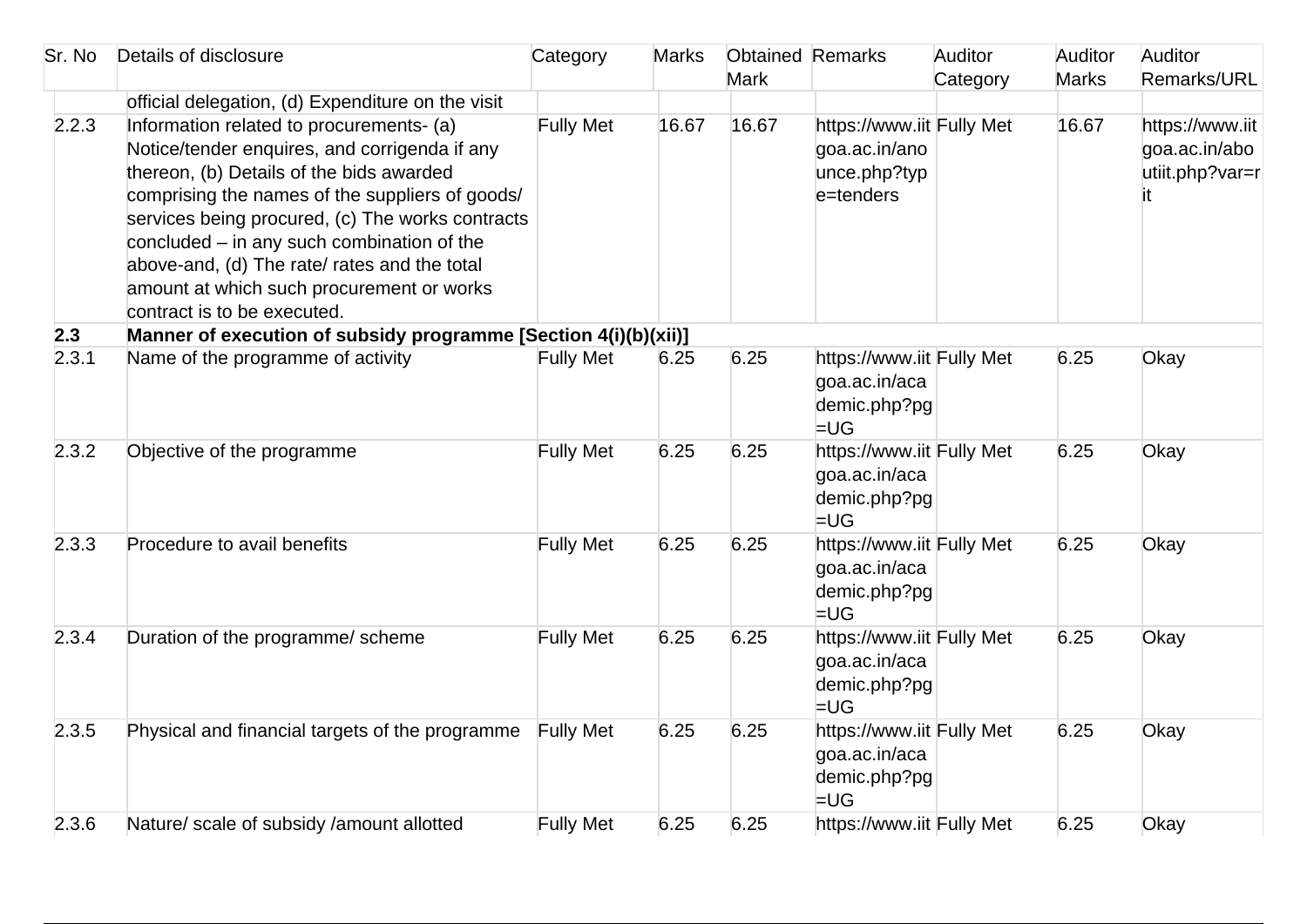| Sr. No | Details of disclosure                                                                                                        | Category                    | <b>Marks</b> | <b>Obtained Remarks</b> |                               | Auditor                     | Auditor      | Auditor     |
|--------|------------------------------------------------------------------------------------------------------------------------------|-----------------------------|--------------|-------------------------|-------------------------------|-----------------------------|--------------|-------------|
|        |                                                                                                                              |                             |              | <b>Mark</b>             |                               | Category                    | <b>Marks</b> | Remarks/URL |
|        |                                                                                                                              |                             |              |                         | goa.ac.in/aca                 |                             |              |             |
|        |                                                                                                                              |                             |              |                         | demic.php?pg<br>$=$ UG        |                             |              |             |
| 2.3.7  | Eligibility criteria for grant of subsidy                                                                                    | <b>Fully Met</b>            | 6.25         | 6.25                    | https://www.iit Fully Met     |                             | 6.25         | Okay        |
|        |                                                                                                                              |                             |              |                         | goa.ac.in/aca                 |                             |              |             |
|        |                                                                                                                              |                             |              |                         | demic.php?pg                  |                             |              |             |
|        |                                                                                                                              |                             |              |                         | $=$ UG                        |                             |              |             |
| 2.3.8  | Details of beneficiaries of subsidy programme                                                                                | <b>Fully Met</b>            | 6.25         | 6.25                    | https://www.iit Fully Met     |                             | 6.25         | Okay        |
|        | (number, profile etc)                                                                                                        |                             |              |                         | goa.ac.in/aca                 |                             |              |             |
|        |                                                                                                                              |                             |              |                         | demic.php?pg                  |                             |              |             |
|        |                                                                                                                              |                             |              |                         | $=$ UG                        |                             |              |             |
| 2.4    | Discretionary and non-discretionary grants [F. No. 1/6/2011-IR dt. 15.04.2013]                                               |                             |              |                         |                               |                             |              |             |
| 2.4.1  | Discretionary and non-discretionary grants/                                                                                  | Partially Met 25            |              | 12.50                   | https://www.iit Partially Met |                             | 12.50        | Okay        |
|        | allocations to State Govt./ NGOs/other institutions                                                                          |                             |              |                         | goa.ac.in/abo                 |                             |              |             |
|        |                                                                                                                              |                             |              |                         | utiit.php?var=<br>annual      |                             |              |             |
| 2.4.2  | Annual accounts of all legal entities who are                                                                                | Partially Met 25            |              | 12.50                   | https://www.iit Partially Met |                             | 12.50        | Okay        |
|        | provided grants by public authorities                                                                                        |                             |              |                         | goa.ac.in/abo                 |                             |              |             |
|        |                                                                                                                              |                             |              |                         | utiit.php?var=                |                             |              |             |
|        |                                                                                                                              |                             |              |                         | annual                        |                             |              |             |
| 2.5    | Particulars of recipients of concessions, permits of authorizations granted by the public authority[Section 4(1) (b) (xiii)] |                             |              |                         |                               |                             |              |             |
| 2.5.1  | Concessions, permits or authorizations granted<br>by public authority                                                        | Not Applicable <sub>0</sub> |              | 0                       | empty                         | Not Applicable <sub>0</sub> |              | Okay        |
| 2.5.2  | For each concessions, permit or authorization                                                                                | Not Applicable <sub>0</sub> |              | $\overline{0}$          | empty                         | Not Applicable <sub>0</sub> |              | Okay        |
|        | granted - (a) Eligibility criteria, (b) Procedure for                                                                        |                             |              |                         |                               |                             |              |             |
|        | getting the concession/ grant and/ or permits of                                                                             |                             |              |                         |                               |                             |              |             |
|        | authorizations, (c) Name and address of the                                                                                  |                             |              |                         |                               |                             |              |             |
|        | recipients given concessions/ permits or                                                                                     |                             |              |                         |                               |                             |              |             |
|        | authorizations, (d) Date of award of concessions/                                                                            |                             |              |                         |                               |                             |              |             |
|        | permits of authorizations                                                                                                    |                             |              |                         |                               |                             |              |             |
| 2.6    | CAG & PAC paras [F No. 1/6/2011- IR dt. 15.4.2013]                                                                           |                             |              |                         |                               |                             |              |             |
| 2.6.1  | CAG and PAC paras and the action taken reports Fully Met                                                                     |                             | 50           | 50.00                   | https://www.iit Fully Met     |                             | 50.00        | Okay        |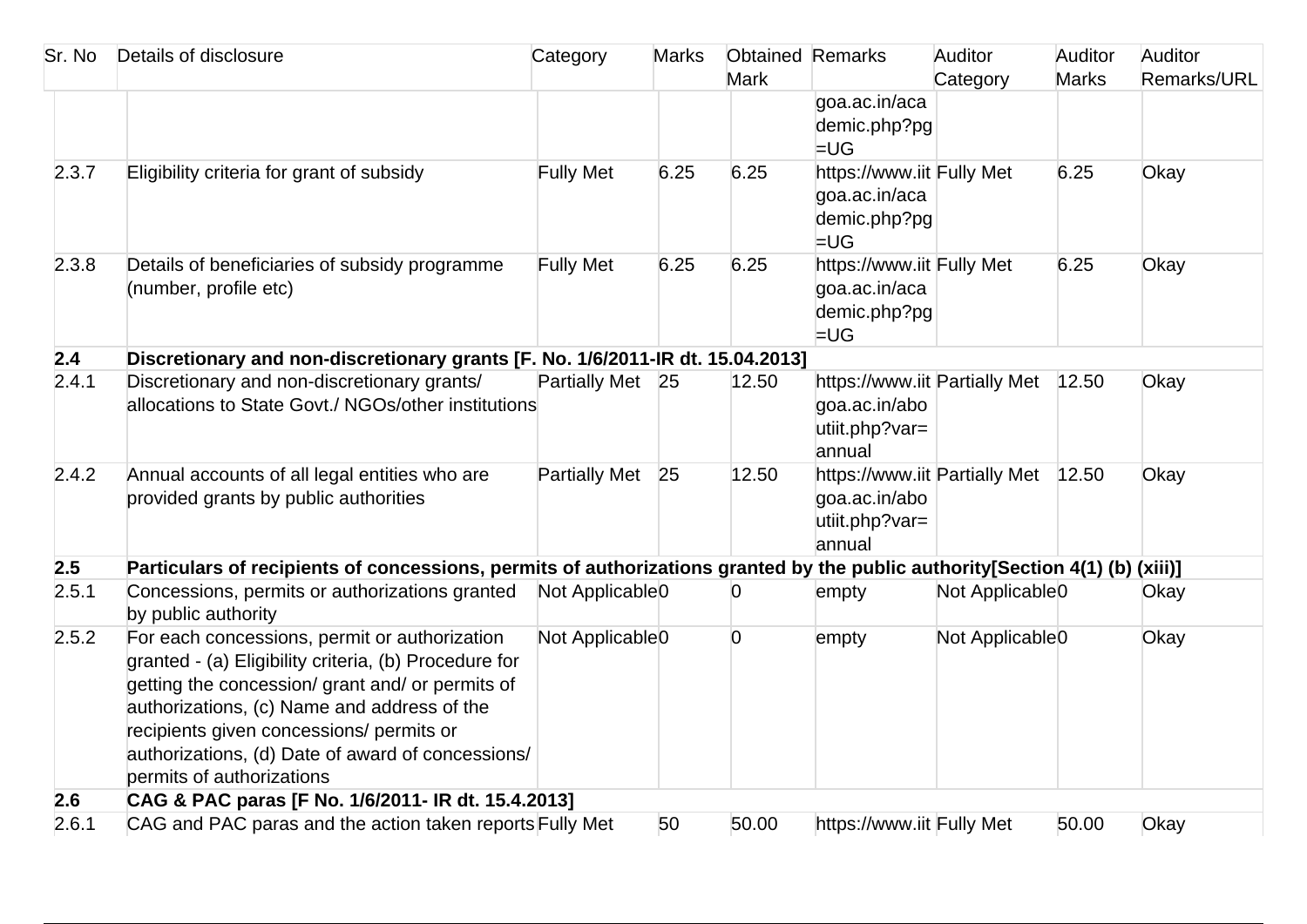| Sr. No       | Details of disclosure                                                                                                                                                                                                                                                                                                 | Category                    | <b>Marks</b> | <b>Obtained Remarks</b><br><b>Mark</b> |                                                                           | Auditor<br>Category         | Auditor<br><b>Marks</b> | Auditor<br>Remarks/URL                                    |
|--------------|-----------------------------------------------------------------------------------------------------------------------------------------------------------------------------------------------------------------------------------------------------------------------------------------------------------------------|-----------------------------|--------------|----------------------------------------|---------------------------------------------------------------------------|-----------------------------|-------------------------|-----------------------------------------------------------|
|              | (ATRs) after these have been laid on the table of<br>both houses of the parliament.                                                                                                                                                                                                                                   |                             |              |                                        | goa.ac.in/abo<br>utiit.php?var=<br>annual                                 |                             |                         |                                                           |
| <b>Total</b> |                                                                                                                                                                                                                                                                                                                       |                             | 250          | 208                                    |                                                                           |                             | 208                     |                                                           |
| 3            | <b>Publicity Band Public interface</b>                                                                                                                                                                                                                                                                                |                             |              |                                        |                                                                           |                             |                         |                                                           |
| 3.1          | Particulars for any arrangement for consultation with or representation by the members of the public in relation to the<br>formulation of policy or implementation there of [Section 4(1)(b)(vii)] [F No 1/6/2011-IR dt. 15.04.2013]                                                                                  |                             |              |                                        |                                                                           |                             |                         |                                                           |
| 3.1.1        | Relevant Acts, Rules, Forms and other<br>documents which are normally accessed by<br>citizens                                                                                                                                                                                                                         | <b>Fully Met</b>            | 12.5         | 12.50                                  | https://www.iit Fully Met<br>goa.ac.in/abo<br>utiit.php?var=<br>act_statu |                             | 12.50                   | Okay                                                      |
| 3.1.2        | Arrangements for consultation with or<br>representation by - (a) Members of the public in<br>policy formulation/ policy implementation, (b) Day<br>& time allotted for visitors, (c) Contact details of<br>Information & Facilitation Counter (IFC) to<br>provide publications frequently sought by RTI<br>applicants | <b>Fully Met</b>            | 12.5         | 12.50                                  | https://www.iit Fully Met<br>goa.ac.in/abo<br>utiit.php?var=r             |                             | 12.50                   | Okay                                                      |
| 3.1.3        | Public- private partnerships (PPP)- Details of<br>Special Purpose Vehicle (SPV), if any                                                                                                                                                                                                                               | Not Applicable <sub>0</sub> |              | $\overline{0}$                         | empty                                                                     | Not Applicable <sub>0</sub> |                         | Okay                                                      |
| 3.1.4        | Public- private partnerships (PPP)- Detailed<br>project reports (DPRs)                                                                                                                                                                                                                                                | Not Applicable <sub>0</sub> |              | $\overline{0}$                         | empty                                                                     | Not Applicable <sub>0</sub> |                         | Okay                                                      |
| 3.1.5        | Public- private partnerships (PPP)- Concession<br>agreements.                                                                                                                                                                                                                                                         | Partially Met 2.78          |              | 1.39                                   | MoUs are<br>uploaded in th<br>website                                     | <b>Partially Met</b>        | 1.39                    | Okay                                                      |
| 3.1.6        | Public- private partnerships (PPP)- Operation and Not Applicable 0<br>maintenance manuals                                                                                                                                                                                                                             |                             |              | $\overline{0}$                         | empty                                                                     | Not Applicable <sub>0</sub> |                         | Okay                                                      |
| 3.1.7        | Public- private partnerships (PPP) - Other<br>documents generated as part of the<br>implementation of the PPP                                                                                                                                                                                                         | Partially Met 2.78          |              | 1.39                                   | new Institute                                                             | <b>Partially Met</b>        | 1.39                    | https://www.iit<br>goa.ac.in/abo<br>utiit.php?var=r<br>it |
| 3.1.8        | Public- private partnerships (PPP) - Information Fully Met                                                                                                                                                                                                                                                            |                             | 2.78         | 2.78                                   | https://www.iit Fully Met                                                 |                             | 2.78                    | Okay                                                      |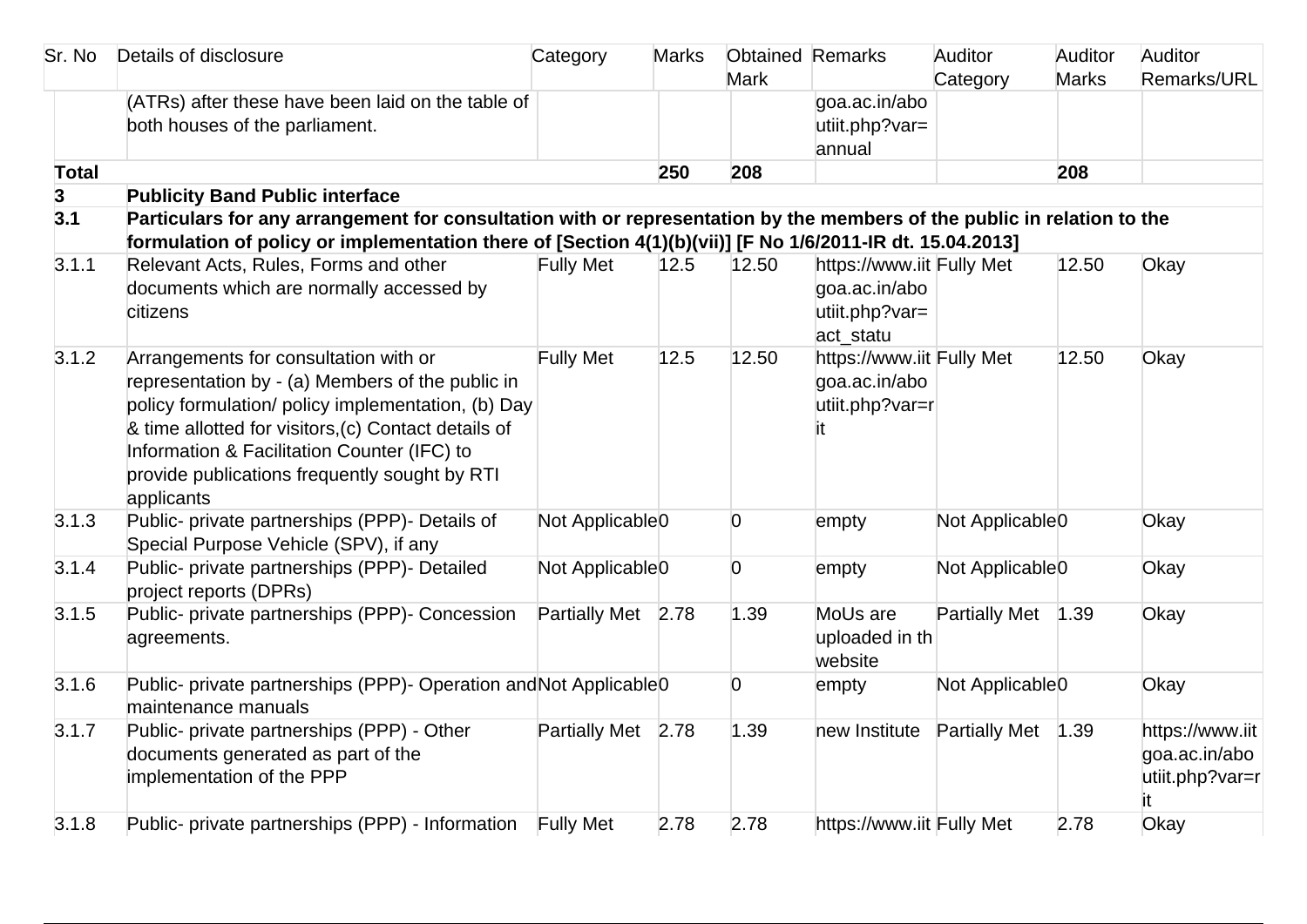| Sr. No | Details of disclosure                                                                                                               | Category         | <b>Marks</b> | <b>Obtained Remarks</b> |                                                                         | Auditor              | Auditor      | Auditor                                                    |
|--------|-------------------------------------------------------------------------------------------------------------------------------------|------------------|--------------|-------------------------|-------------------------------------------------------------------------|----------------------|--------------|------------------------------------------------------------|
|        |                                                                                                                                     |                  |              | <b>Mark</b>             |                                                                         | Category             | <b>Marks</b> | Remarks/URL                                                |
|        | relating to fees, tolls, or the other kinds of                                                                                      |                  |              |                         | goa.ac.in/aca                                                           |                      |              |                                                            |
|        | revenues that may be collected under                                                                                                |                  |              |                         | demic.php?pg                                                            |                      |              |                                                            |
|        | authorisation from the government                                                                                                   |                  |              |                         | $=$ btech                                                               |                      |              |                                                            |
| 3.1.9  | Public- private partnerships (PPP) -Information<br>relating to outputs and outcomes                                                 | <b>Fully Met</b> | 2.78         | 2.78                    | https://www.iit Fully Met<br>goa.ac.in/aca<br>demic.php?pg<br>$=$ btech |                      | 2.78         | Okay                                                       |
| 3.1.10 | Public- private partnerships (PPP) - The process Fully Met<br>of the selection of the private sector party<br>(concessionaire etc.) |                  | 2.78         | 2.78                    | https://www.iit Fully Met<br>goa.ac.in/ano<br>unce.php?typ<br>e=tenders |                      | 2.78         | Okay                                                       |
| 3.1.11 | Public- private partnerships (PPP) - All payment Partially Met 2.78<br>made under the PPP project                                   |                  |              | 1.39                    | As per the<br>MoU signed                                                | <b>Partially Met</b> | 1.39         | https://www.iit<br>goa.ac.in/abo<br>utiit.php?var=r<br>it. |
| 3.2    | Are the details of policies / decisions, which affect public, informed to them[Section 4(1) (c)]                                    |                  |              |                         |                                                                         |                      |              |                                                            |
| 3.2.1  | Publish all relevant facts while formulating                                                                                        | <b>Fully Met</b> | 16.67        | 16.67                   | https://www.iit Fully Met                                               |                      | 16.67        | Okay                                                       |
|        | important policies or announcing decisions which                                                                                    |                  |              |                         | goa.ac.in/inde                                                          |                      |              |                                                            |
|        | affect public to make the process more interactive                                                                                  |                  |              |                         | x.php                                                                   |                      |              |                                                            |
|        | Policy decisions/ legislations taken in the                                                                                         |                  |              |                         |                                                                         |                      |              |                                                            |
| 3.2.2  | previous one year<br>Publish all relevant facts while formulating                                                                   | <b>Fully Met</b> | 16.67        | 16.67                   | https://www.iit Fully Met                                               |                      | 16.67        | Okay                                                       |
|        | important policies or announcing decisions which                                                                                    |                  |              |                         | goa.ac.in/inde                                                          |                      |              |                                                            |
|        | affect public to make the process more interactive                                                                                  |                  |              |                         | x.php                                                                   |                      |              |                                                            |
|        | - Outline the Public consultation process                                                                                           |                  |              |                         |                                                                         |                      |              |                                                            |
| 3.2.3  | Publish all relevant facts while formulating                                                                                        | <b>Fully Met</b> | 16.67        | 16.67                   | https://www.iit Fully Met                                               |                      | 16.67        | Okay                                                       |
|        | important policies or announcing decisions which                                                                                    |                  |              |                         | goa.ac.in/inde                                                          |                      |              |                                                            |
|        | affect public to make the process more                                                                                              |                  |              |                         | x.php                                                                   |                      |              |                                                            |
|        | interactive- Outline the arrangement for                                                                                            |                  |              |                         |                                                                         |                      |              |                                                            |
|        | consultation before formulation of policy                                                                                           |                  |              |                         |                                                                         |                      |              |                                                            |
| 3.3    | Dissemination of information widely and in such form and manner which is easily accessible to the public [Section 4(3)]             |                  |              |                         |                                                                         |                      |              |                                                            |
| 3.3.1  | Use of the most effective means of                                                                                                  | <b>Fully Met</b> | 50           | 50.00                   | https://www.iit Fully Met                                               |                      | 50.00        | Okay                                                       |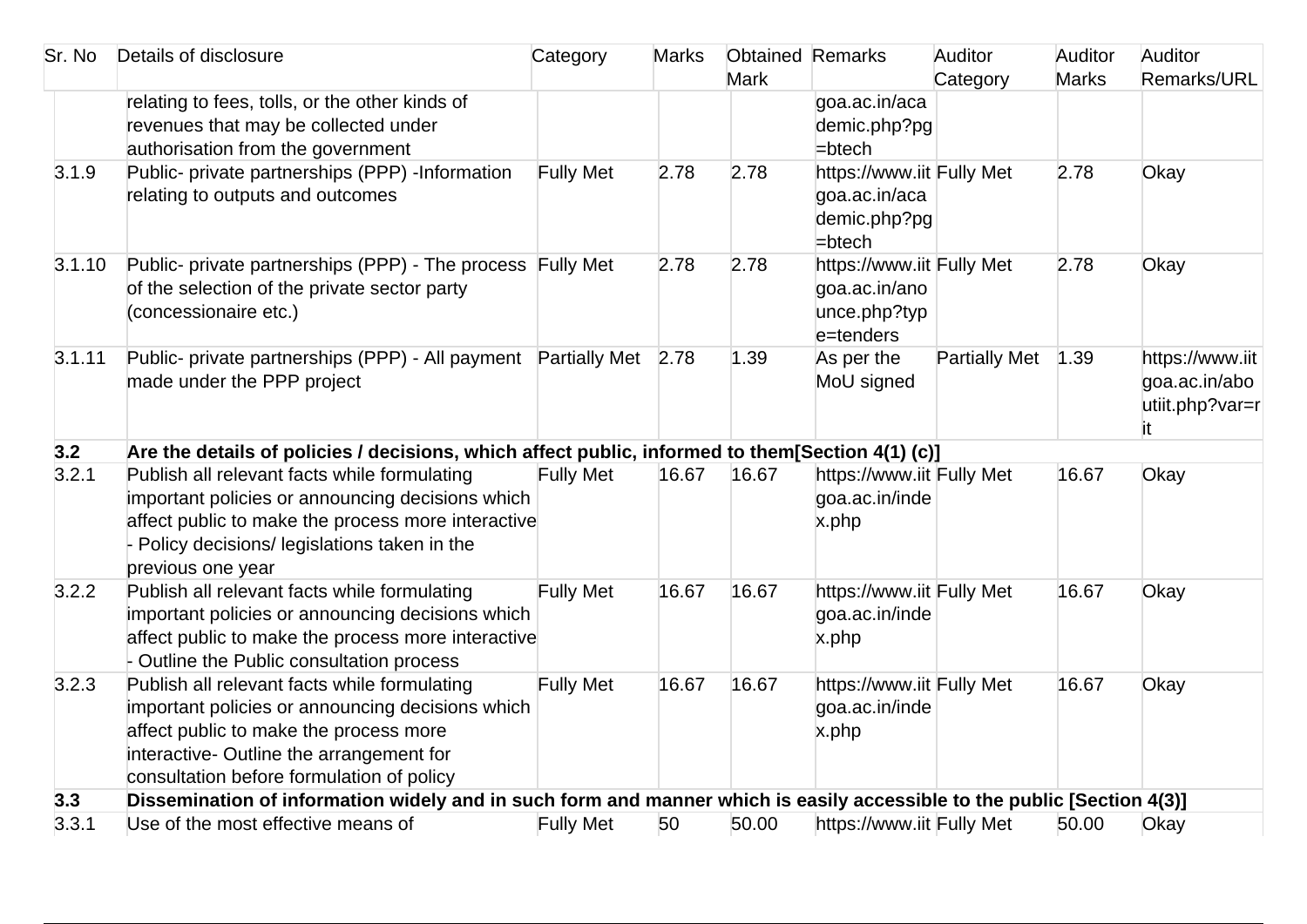| Sr. No | Details of disclosure                                                                     | Category             | <b>Marks</b> | <b>Obtained Remarks</b><br><b>Mark</b> |                                                                      | Auditor<br>Category | Auditor<br><b>Marks</b> | Auditor<br>Remarks/URL           |
|--------|-------------------------------------------------------------------------------------------|----------------------|--------------|----------------------------------------|----------------------------------------------------------------------|---------------------|-------------------------|----------------------------------|
|        | communication - Internet (website)                                                        |                      |              |                                        | goa.ac.in/inde<br>x.php                                              |                     |                         |                                  |
| 3.4    | Form of accessibility of information manual/ handbook[Section 4(1)(b)]                    |                      |              |                                        |                                                                      |                     |                         |                                  |
| 3.4.1  | Information manual/handbook available in<br>Electronic format                             | <b>Fully Met</b>     | 25           | 25.00                                  | https://www.iit Fully Met<br>goa.ac.in/aca<br>demic.php?pg<br>$=$ PG |                     | 25.00                   | Okay                             |
| 3.4.2  | Information manual/handbook available in Printed Partially Met 25<br>format               |                      |              | 12.50                                  | Free of cost In Partially Met<br>person                              |                     | 12.50                   | Okay                             |
| 3.5    | Whether information manual/ handbook available free of cost or not [Section 4(1)(b)]      |                      |              |                                        |                                                                      |                     |                         |                                  |
| 3.5.1  | List of materials available Free of cost                                                  | <b>Fully Met</b>     | 25           | 25.00                                  | https://www.iit Fully Met<br>goa.ac.in/aca<br>demic.php?pg<br>$=$ PG |                     | 25.00                   | Okay                             |
| 3.5.2  | List of materials available At a reasonable cost of Fully Met<br>the medium               |                      | 25           | 25.00                                  | https://www.iit Fully Met<br>goa.ac.in/aca<br>demic.php?pg<br>$=$ PG |                     | 25.00                   | Okay                             |
| Total  |                                                                                           |                      | 242          | 225                                    |                                                                      |                     | 225                     |                                  |
| 4      | <b>E-Governance</b>                                                                       |                      |              |                                        |                                                                      |                     |                         |                                  |
| 4.1    | Language in which Information Manual/Handbook Available [F No. 1/6/2011-IR dt. 15.4.2013] |                      |              |                                        |                                                                      |                     |                         |                                  |
| 4.1.1  | English                                                                                   | <b>Fully Met</b>     | 14.29        | 14.29                                  | https://www.iit Fully Met<br>goa.ac.in/aca<br>demic.php?pg<br>$=$ UG |                     | 14.29                   | okay                             |
| 4.1.2  | Vernacular/ Local Language                                                                | <b>Partially Met</b> | 14.29        | 7.15                                   | New Institute Partially Met                                          |                     | 7.15                    | It will be<br>availiable<br>soon |
| 4.2    | When was the information Manual/Handbook last updated?[F No. 1/6/2011-IR dt 15.4.2013]    |                      |              |                                        |                                                                      |                     |                         |                                  |
| 4.2.1  | Last date of Annual updation                                                              | <b>Fully Met</b>     | 28.57        | 28.57                                  | Every<br>Academic<br>Year                                            | <b>Fully Met</b>    | 28.57                   | Okay                             |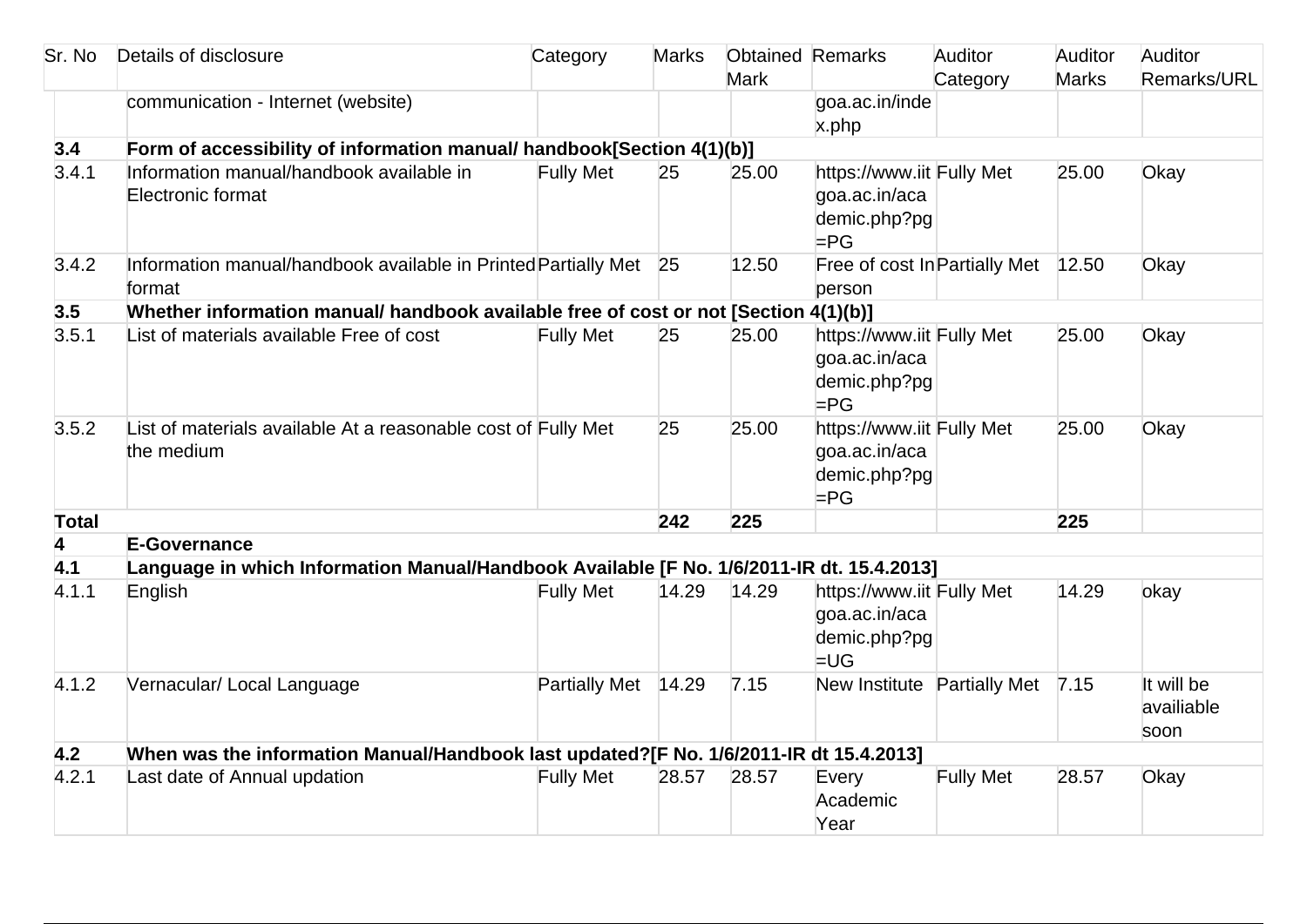| Sr. No | Details of disclosure                                                                         | Category             | <b>Marks</b> | <b>Obtained Remarks</b> |                                                                       | Auditor          | Auditor      | Auditor                                                    |
|--------|-----------------------------------------------------------------------------------------------|----------------------|--------------|-------------------------|-----------------------------------------------------------------------|------------------|--------------|------------------------------------------------------------|
|        |                                                                                               |                      |              | <b>Mark</b>             |                                                                       | Category         | <b>Marks</b> | Remarks/URL                                                |
| 4.3    | Information available in electronic form[Section 4(1)(b)(xiv)]                                |                      |              |                         |                                                                       |                  |              |                                                            |
| 4.3.1  | Details of information available in electronic form Fully Met                                 |                      | 9.52         | 9.52                    | Acts, Statutes, Fully Met<br>handbooks,<br>Manuals etc                |                  | 9.52         | https://www.iit<br>goa.ac.in/abo<br>utiit.php?var=r<br>it. |
| 4.3.2  | Name/ title of the document/record/ other<br>information                                      | <b>Fully Met</b>     | 9.52         | 9.52                    | Acts, Statutes, Fully Met<br>handbooks,<br>Manuals etc                |                  | 9.52         | https://www.iit<br>goa.ac.in/abo<br>utiit.php?var=r        |
| 4.3.3  | Location where available                                                                      | <b>Fully Met</b>     | 9.52         | 9.52                    | https://www.iit Fully Met<br>goa.ac.in/inde<br>x.php                  |                  | 9.52         | https://www.iit<br>goa.ac.in/abo<br>utiit.php?var=r<br>it  |
| 4.4    | Particulars of facilities available to citizen for obtaining information[Section 4(1)(b)(xv)] |                      |              |                         |                                                                       |                  |              |                                                            |
| 4.4.1  | Name & location of the faculty                                                                | <b>Fully Met</b>     | 7.14         | 7.14                    | https://www.iit Fully Met<br>goa.ac.in/cont<br>act.php                |                  | 7.14         | Okay                                                       |
| 4.4.2  | Details of information made available                                                         | <b>Fully Met</b>     | 7.14         | 7.14                    | https://www.iit Fully Met<br>goa.ac.in/cont<br>act.php                |                  | 7.14         | Okay                                                       |
| 4.4.3  | Working hours of the facility                                                                 | <b>Fully Met</b>     | 7.14         | 7.14                    | 9 to 5.30<br>working days                                             | <b>Fully Met</b> | 7.14         | Okay                                                       |
| 4.4.4  | Contact person & contact details (Phone, fax<br>email)                                        | <b>Fully Met</b>     | 7.14         | 7.14                    | https://www.iit Fully Met<br>goa.ac.in/cont<br>act.php                |                  | 7.14         | Okay                                                       |
| 4.5    | Such other information as may be prescribed under Section 4(i) (b)(xvii)                      |                      |              |                         |                                                                       |                  |              |                                                            |
| 4.5.1  | Grievance redressal mechanism                                                                 | <b>Fully Met</b>     | 3.57         | 3.57                    | https://www.iit Fully Met<br>goa.ac.in/adm<br>in.php?pg=co<br>mplaint |                  | 3.57         | Okay                                                       |
| 4.5.2  | Details of applications received under RTI and<br>information provided                        | <b>Partially Met</b> | 3.57         | 1.79                    | New Institute Partially Met                                           |                  | 1.79         | https://www.iit<br>goa.ac.in/abo                           |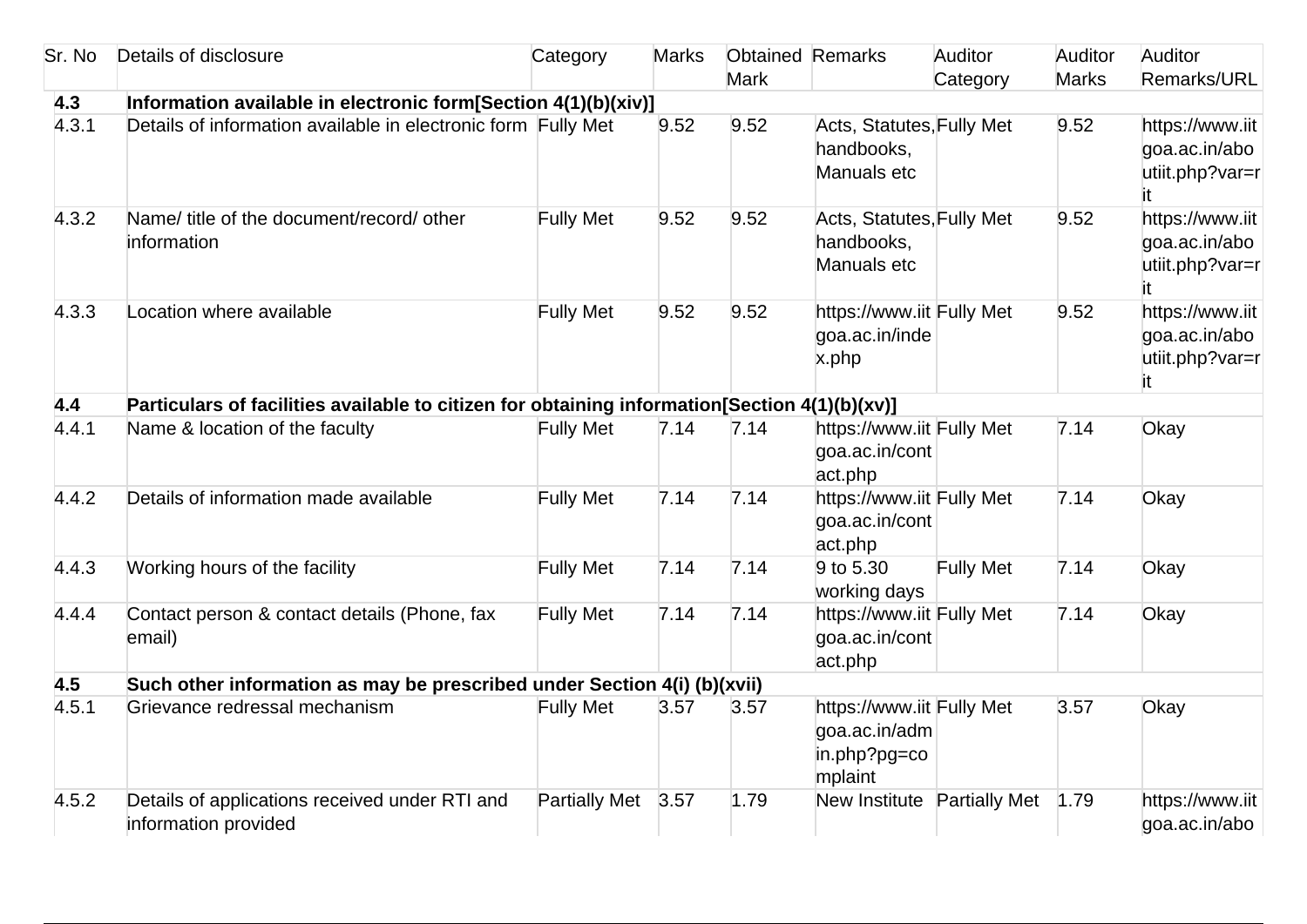| Sr. No | Details of disclosure                                                                                                                                                                                       | Category             | <b>Marks</b> | <b>Obtained Remarks</b> |                                                                         | Auditor          | Auditor      | Auditor                                                    |
|--------|-------------------------------------------------------------------------------------------------------------------------------------------------------------------------------------------------------------|----------------------|--------------|-------------------------|-------------------------------------------------------------------------|------------------|--------------|------------------------------------------------------------|
|        |                                                                                                                                                                                                             |                      |              | <b>Mark</b>             |                                                                         | Category         | <b>Marks</b> | Remarks/URL                                                |
|        |                                                                                                                                                                                                             |                      |              |                         |                                                                         |                  |              | utiit.php?var=r<br>it.                                     |
| 4.5.3  | List of completed schemes/ projects/<br>Programmes                                                                                                                                                          | <b>Partially Met</b> | 3.57         | 1.79                    | New Institute Partially Met                                             |                  | 1.79         | https://www.iit<br>goa.ac.in/abo<br>utiit.php?var=r<br>it. |
| 4.5.4  | List of schemes/ projects/ programme underway Partially Met 3.57                                                                                                                                            |                      |              | 1.79                    | New Institute Partially Met                                             |                  | 1.79         | https://www.iit<br>goa.ac.in/abo<br>utiit.php?var=r        |
| 4.5.5  | Details of all contracts entered into including<br>hame of the contractor, amount of contract and<br>period of completion of contract                                                                       | <b>Fully Met</b>     | 3.57         | 3.57                    | https://www.iit Fully Met<br>goa.ac.in/ano<br>unce.php?typ<br>e=tenders |                  | 3.57         | Okay                                                       |
| 4.5.6  | <b>Annual Report</b>                                                                                                                                                                                        | <b>Fully Met</b>     | 3.57         | 3.57                    | https://www.iit Fully Met<br>goa.ac.in/abo<br>utiit.php?var=<br>annual  |                  | 3.57         | Okay                                                       |
| 4.5.7  | <b>Frequently Asked Question (FAQs)</b>                                                                                                                                                                     | <b>Partially Met</b> | 3.57         | 1.79                    | https://www.iit Partially Met<br>goa.ac.in/cont<br>act.php              |                  | 1.79         | Okay                                                       |
| 4.5.8  | Any other information such as - (a) Citizen's<br>Charter, (b) Result Framework Document (RFD),<br>(c) Six monthly reports on the, (d) Performance<br>against the benchmarks set in the Citizen's<br>Charter | Partially Met 3.57   |              | 1.79                    | New Institute Partially Met                                             |                  | 1.79         | Okay                                                       |
| 4.6    | Receipt & Disposal of RTI applications & appeals [F.No 1/6/2011-IR dt. 15.04.2013]                                                                                                                          |                      |              |                         |                                                                         |                  |              |                                                            |
| 4.6.1  | Details of applications received and disposed                                                                                                                                                               | <b>Fully Met</b>     | 14.29        | 14.29                   | All records<br>Maintained                                               | <b>Fully Met</b> | 14.29        | Okay                                                       |
| 4.6.2  | Details of appeals received and orders issued                                                                                                                                                               | <b>Fully Met</b>     | 14.29        | 14.29                   | All records<br>Maintained                                               | <b>Fully Met</b> | 14.29        | Okay                                                       |
| 4.7    | Replies to questions asked in the parliament[Section 4(1)(d)(2)]                                                                                                                                            |                      |              |                         |                                                                         |                  |              |                                                            |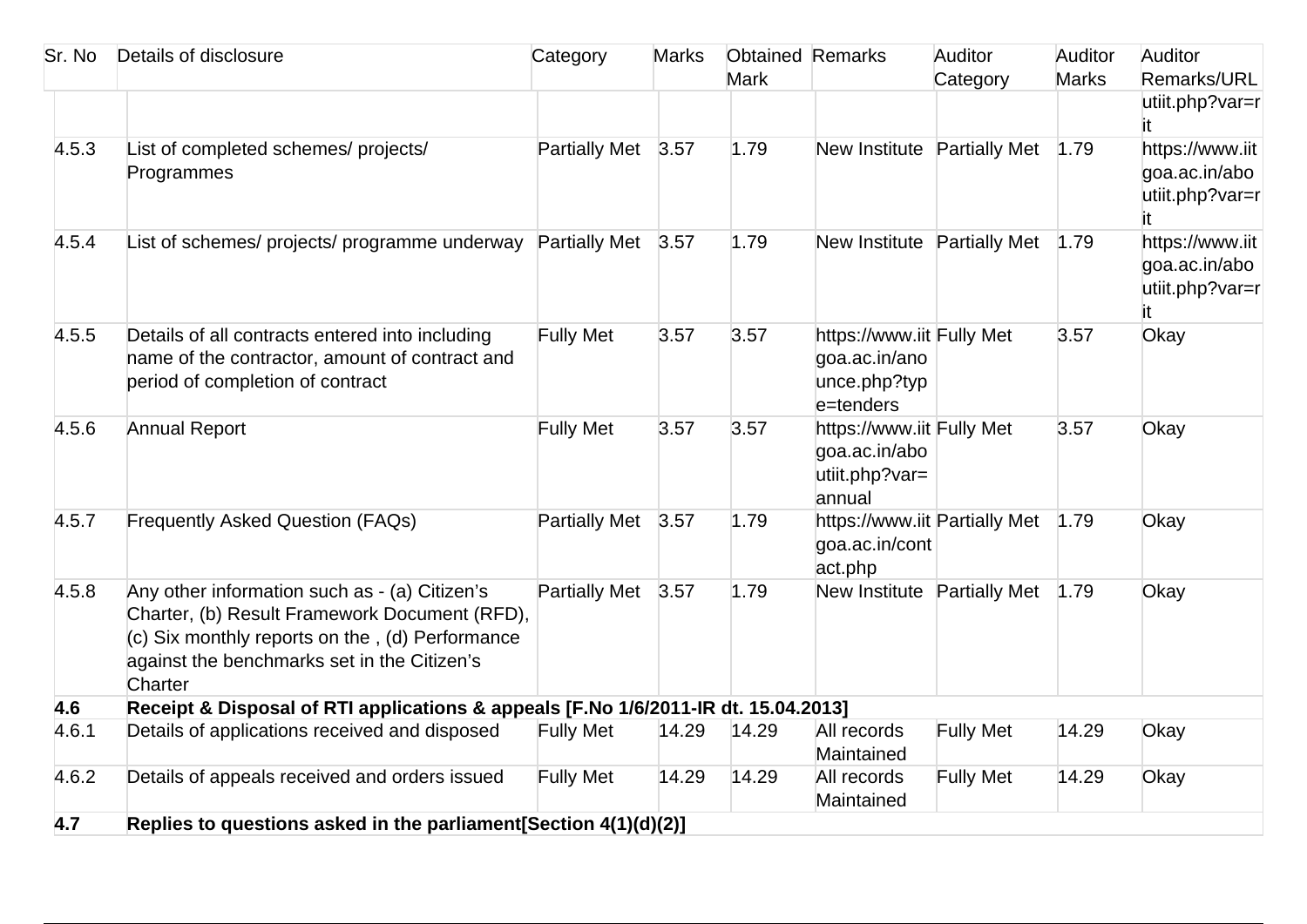| Sr. No       | Details of disclosure                                                                                                                                                                                | Category             | <b>Marks</b> | <b>Obtained Remarks</b> |                                                                                   | Auditor              | Auditor      | Auditor                        |
|--------------|------------------------------------------------------------------------------------------------------------------------------------------------------------------------------------------------------|----------------------|--------------|-------------------------|-----------------------------------------------------------------------------------|----------------------|--------------|--------------------------------|
|              |                                                                                                                                                                                                      |                      |              | <b>Mark</b>             |                                                                                   | Category             | <b>Marks</b> | Remarks/URL                    |
| 4.7.1        | Details of questions asked and replies given                                                                                                                                                         | <b>Fully Met</b>     | 28.57        | 28.57                   | All records<br>Maintained                                                         | <b>Fully Met</b>     | 28.57        | Okay                           |
| <b>Total</b> |                                                                                                                                                                                                      |                      | 200          | 184                     |                                                                                   |                      | 184          |                                |
| 5            | Information as may be prescribed                                                                                                                                                                     |                      |              |                         |                                                                                   |                      |              |                                |
| 5.1          | Such other information as may be prescribed [F.No. 1/2/2016-IR dt. 17.8.2016, F No. 1/6/2011-IR dt. 15.4.2013]                                                                                       |                      |              |                         |                                                                                   |                      |              |                                |
| 5.1.1        | Name & details of - (a) Current CPIOs & FAAs,<br>(b) Earlier CPIO & FAAs from 1.1.2015                                                                                                               | <b>Fully Met</b>     | 20           | 20.00                   | https://www.iit Fully Met<br>goa.ac.in/abo<br>utiit.php?var=r                     |                      | 20.00        | Okay                           |
| 5.1.2        | Details of third party audit of voluntary disclosure Partially Met 20<br>$-(a)$ Dates of audit carried out, (b) Report of the<br>audit carried out                                                   |                      |              | 10.00                   | On process                                                                        | <b>Partially Met</b> | 10.00        | it will be<br>uploaded<br>soon |
| 5.1.3        | Appointment of Nodal Officers not below the rank Partially Met 20<br>of Joint Secretary/ Additional HoD - (a) Date of<br>appointment, (b) Name & Designation of the<br>officers                      |                      |              | 10.00                   | https://www.iit Partially Met<br>goa.ac.in/abo<br>utiit.php?var=r<br>it           |                      | 10.00        | Okay                           |
| 5.1.4        | Consultancy committee of key stake holders for<br>advice on suo-motu disclosure - (a) Dates from<br>which constituted, (b) Name & Designation of the<br>officers                                     | <b>Partially Met</b> | 20           | 10.00                   | New Institute Partially Met                                                       |                      | 10.00        | Please make<br>a committee     |
| 5.1.5        | Committee of PIOs/FAAs with rich experience in Fully Met<br>RTI to identify frequently sought information<br>under RTI - (a) Dates from which constituted, (b)<br>Name & Designation of the Officers |                      | 20           | 20.00                   | https://www.iit Fully Met<br>goa.ac.in/abo<br>utiit.php?var=r<br>ıt.              |                      | 20.00        | Okay                           |
| <b>Total</b> |                                                                                                                                                                                                      |                      | 100          | 70                      |                                                                                   |                      | 70           |                                |
| 6            | Information Disclosed on own Initiative                                                                                                                                                              |                      |              |                         |                                                                                   |                      |              |                                |
| 6.1          | Item / information disclosed so that public have minimum resort to use of RTI Act to obtain information                                                                                              |                      |              |                         |                                                                                   |                      |              |                                |
| 6.1.1        | Item / information disclosed so that public have<br>minimum resort to use of RTI Act to obtain<br>information                                                                                        | Partially Met 25     |              | 12.50                   | New Institute Fully Met<br>nut efforts are<br>made to<br>disclose all<br>suo moto |                      | 25.00        | Okay                           |